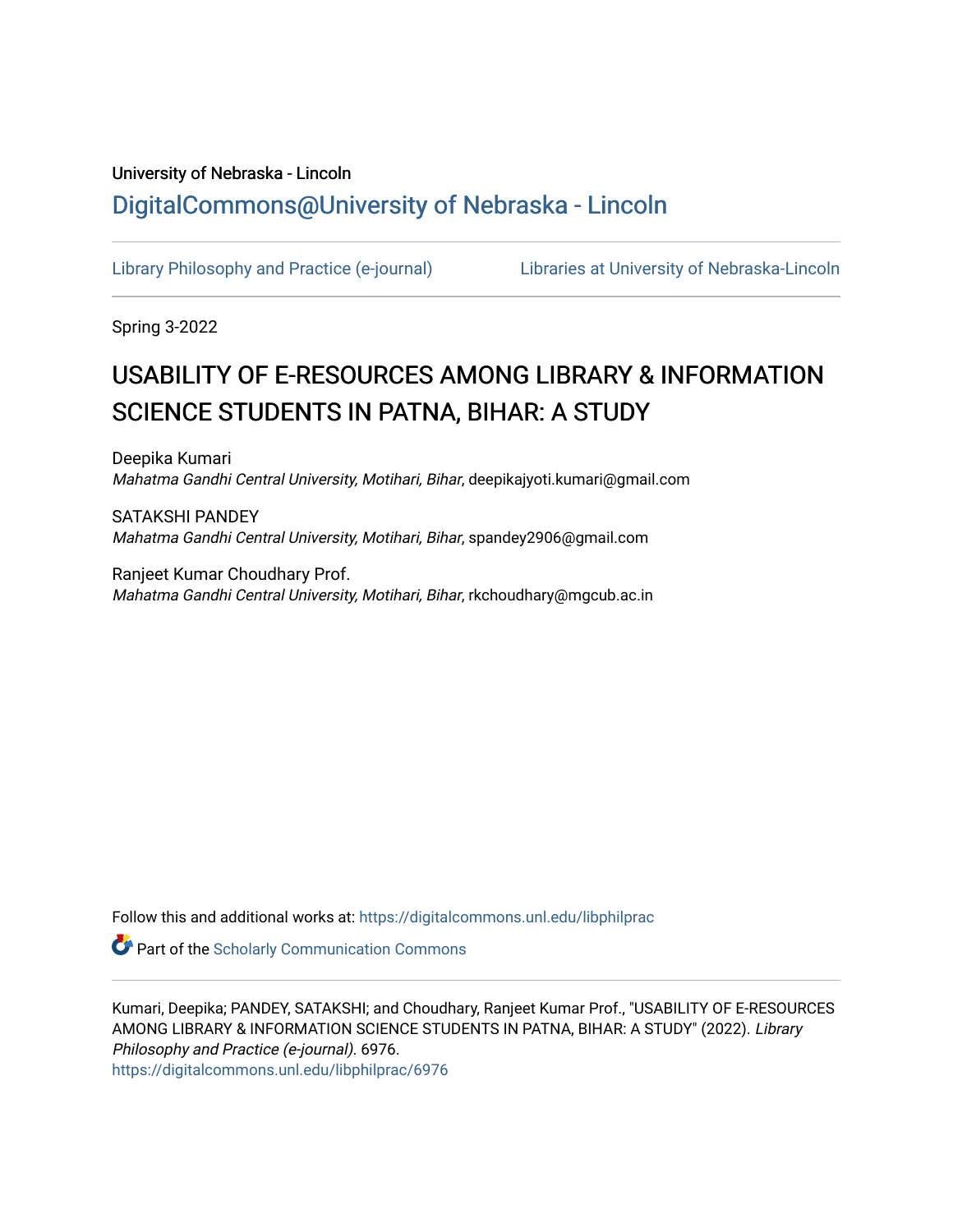## **USABILITY OF E-RESOURCES AMONG LIBRARY & INFORMATION SCIENCE STUDENTS IN PATNA UNIVERSITY, BIHAR: A STUDY**

Deepika Kumari (Ph.D. Scholar) Department of Library & Information Science Mahatma Gandhi Central University, Motihari Bihar-845401 Email:deepikajyoti.kumari@gmail.com

Satakshi Pandey (Ph.D. Scholar) Department of Library & Information Science Mahatma Gandhi Central University, Motihari Bihar-845401 Email:spandey2906@gmail.com

Ranjeet Kumar Choudhary Professor and Head Mahatma Gandhi Central University, Motihari Bihar- 845401 Email:rkchoudhary@mgcub.ac.in

**Abstract-** *The research aims into library science students at Patna University in Bihar's understanding and use of electronic resources and many other relevant topics. In this investigation, the researcher adopted a descriptive strategy. The main objective of the paper is to get an understanding of the use of electronic resources by the library user. Overall, 90 questionnaires were distributed, whereas only 72 were filled and returned as a sample. To collect data from the users, a systematic questionnaire was constructed. The study aimed to determine the users' requirements and level of consciousness and use of electronic resources. According to data, many users were satisfied with infrastructure facilities, required information, or other reasons for using e-resources and services. However, some users could not use the e-resources due to the lack of user education and awareness campaigns, language difficulties, and IT skills and understanding. As a result, libraries should actively launch well-planned user awareness and education initiatives, expand infrastructure, and subscribe to more eresources.*

**Keywords:** E-resources, Patna University, Library Science, Technology, Digital Library, Usability.

\_\_\_\_\_\_\_\_\_\_\_\_\_\_\_\_\_\_\_\_\_\_\_\_\_\_\_\_\_\_\_\_\_\_\_\_\_\_\_\_\_\_\_\_\_\_\_\_\_\_\_\_\_\_\_\_\_\_\_\_\_\_\_\_\_\_\_\_\_\_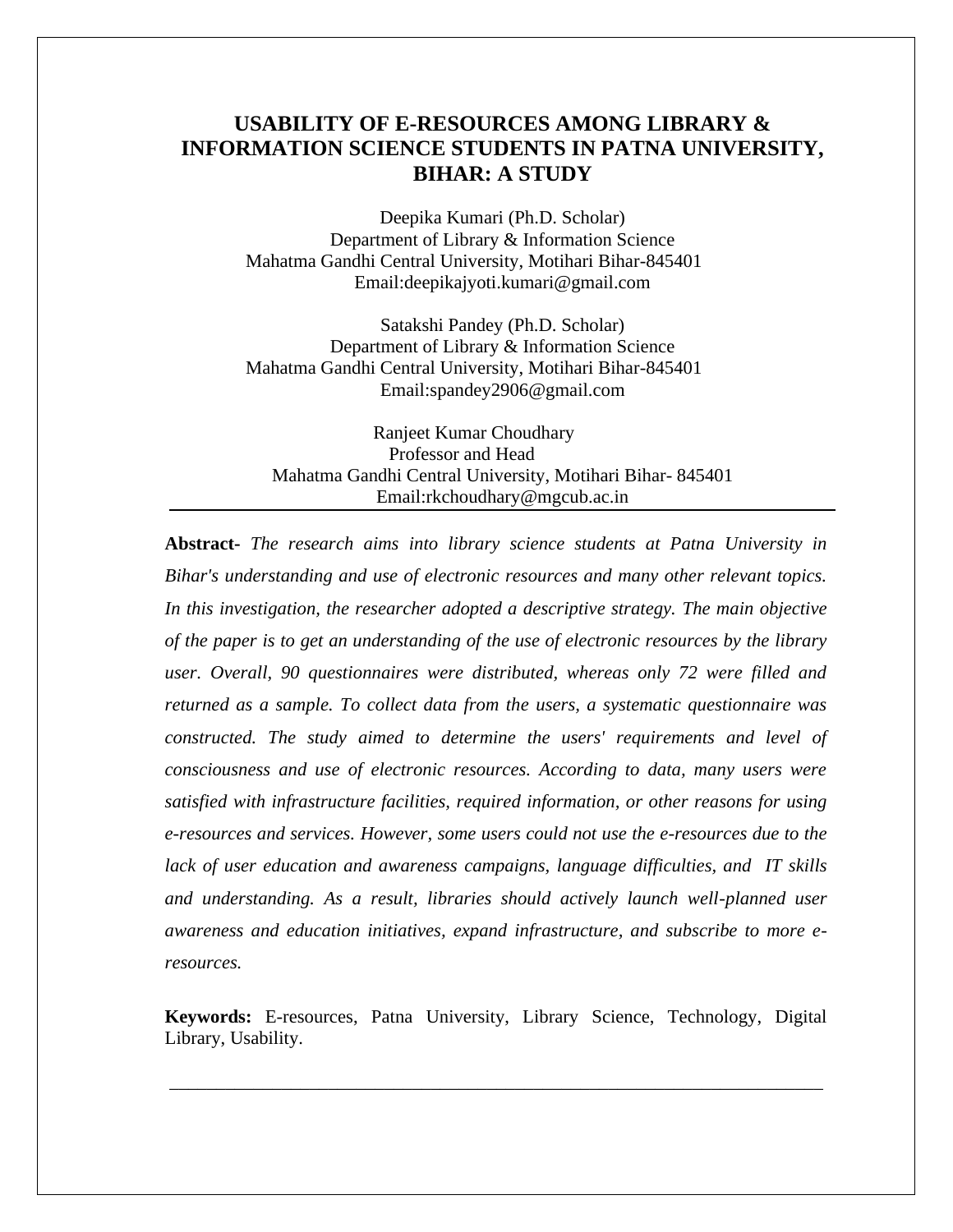## **1. INTRODUCTION**

Electronic resources are becoming an increasingly significant part of libraries' collection development efforts. Materials that require computer access, whether via a personal computer, mainframe, or handheld mobile device, are referred to as "electronic resources." An electronic resource is defined as a commercially available resource that requires computer access or any electronic product that gives a collection of data, whether it's text (complete textbases, electronic journals, image collections, and other multimedia goods), numerical, graphical, or a combination of the two, or time- based. In remote regions, electronic resources are readily available. E-resources tackle storage issues and so help to control the deluge of data. We are now living in the Information Age. Information is a never-ending and dynamic resource that impacts all disciplines and walks of life. Electronic resources have become increasingly important components of academic library collections over the last decade. E-resources on magnetic and optical media have a massive impact on university library holdings. These are more useful because of intrinsic capabilities for manipulation and looking out, enabling information access is cheaper to exploit information resources, savings in storage and maintenance, and so forth. Typically, the electronic form is the only alternative. The proliferation of electronic resources has significantly impacted how the education system uses, stores, and preserves information. To meet the growing demand from users for remote access to information, educational libraries now subscribe to electronic information resources including e-books, full-text e-journals, and online list information, to accommodate these resources in their written formats.

#### **WHAT IS AN E-RESOURCE?**

An electronic resource is defined as a resource that requires computer access or any electronic product that supplies a bunch of data, be it text bearing on complete textbases, electronic journals, image collections, alternative transmission items, and numerical,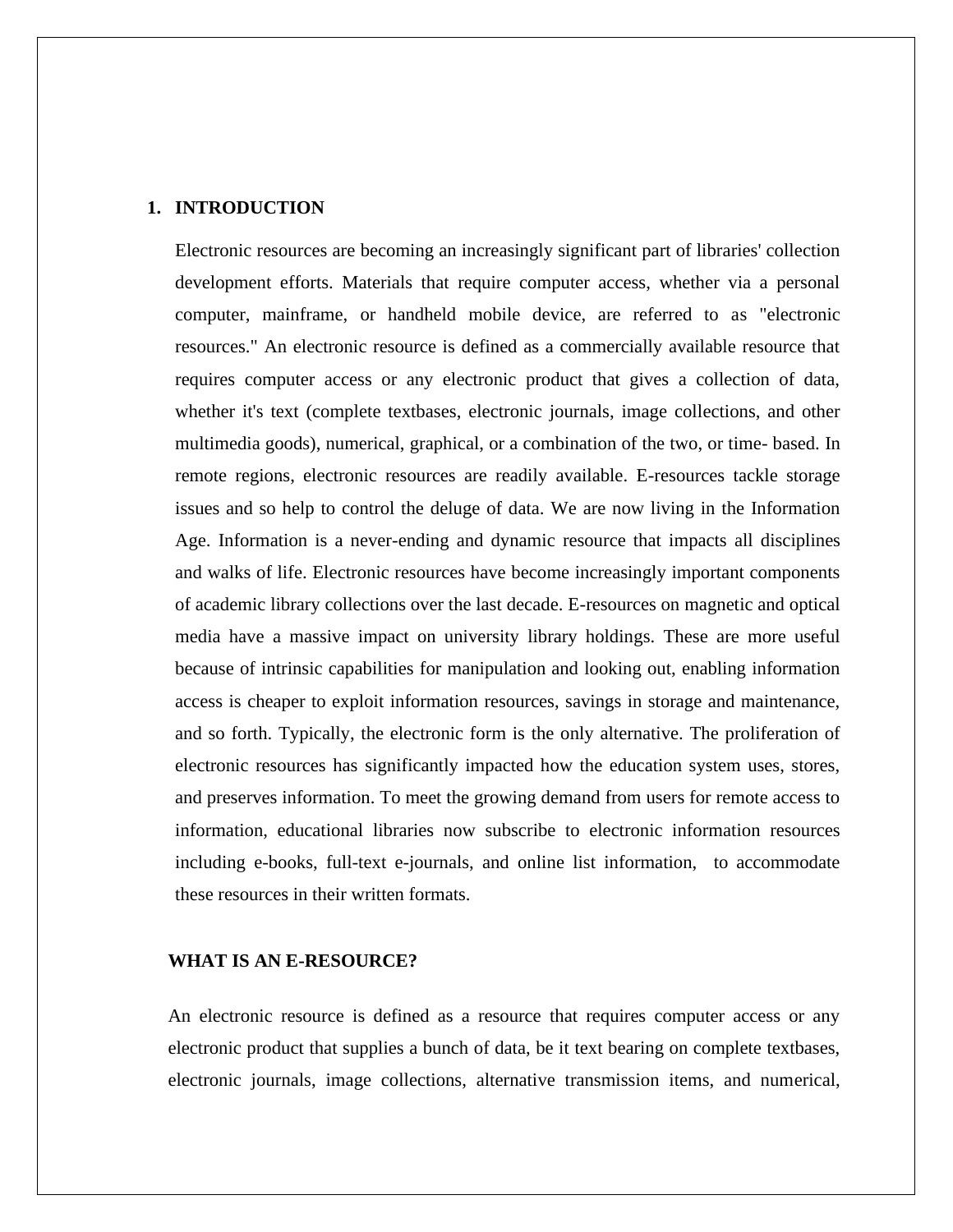graphical, or time based. These could be transmitted on CD, tape, the internet, and so forth.

#### **ABOUT THE PATNA UNIVERSITY LIBRARY**

The Patna University Library was established on September 24, 1919, with a few textbooks purchased with a special grant of Rs. 8000/- from the Lieutenant Governor of Bihar and Orissa. The Patna University Library is currently housed in a three-story structure with 53,250 sq ft entirely dedicated to library activities. Dr. C.D. Deshmukh, the then-chairman of the University Grants Commission in New Delhi, launched the new library building on December 17, 1958. It provides a big reading area for postgraduate and undergraduate students, as well as author, title, and subject periodicals cabinets. Books on Philosophy, Religion, Social Science, Humanities, and Law can be found in the Stack room. The Bachelor of Library & Information Science (BLIS) programme has been offered at this institute since 1981, while the Master of Library and Information Science (MLIS) programme began in 2012. In addition, the library features a Research Section with about 25000 PhDs. Thesis and dissertations, UNESCO Centre, Acquisition section, and Stack of books on Science themes and bound volumes of periodical works of literature several silver coins dating from the 13th to 14th centuries A.D. have been found. The manuscripts are in good condition and usually draw tourists to Patna University Library. Manuscripts and rare antiquities are a gold mine of information for researchers inside and outside India. The Patna University Library serves approximately 300 people every day. It remains at the heart of academic study and other endeavours. It is now going toward modernization, digitization, and automation.

#### **REVIEW OF LITERATURE**

**Anupam Mitra (2020)** outlines the findings of a study conducted during COVID-19 to identify E-resources' Challenges and Opportunities. The study discusses the various obstacles that e-resource users encounter and the edutech options available locally and worldwide in a universal library. Due to the worldwide COVID-19 epidemic in 2020, eresources will be heavily exploited. All stakeholders have understood the obstacles and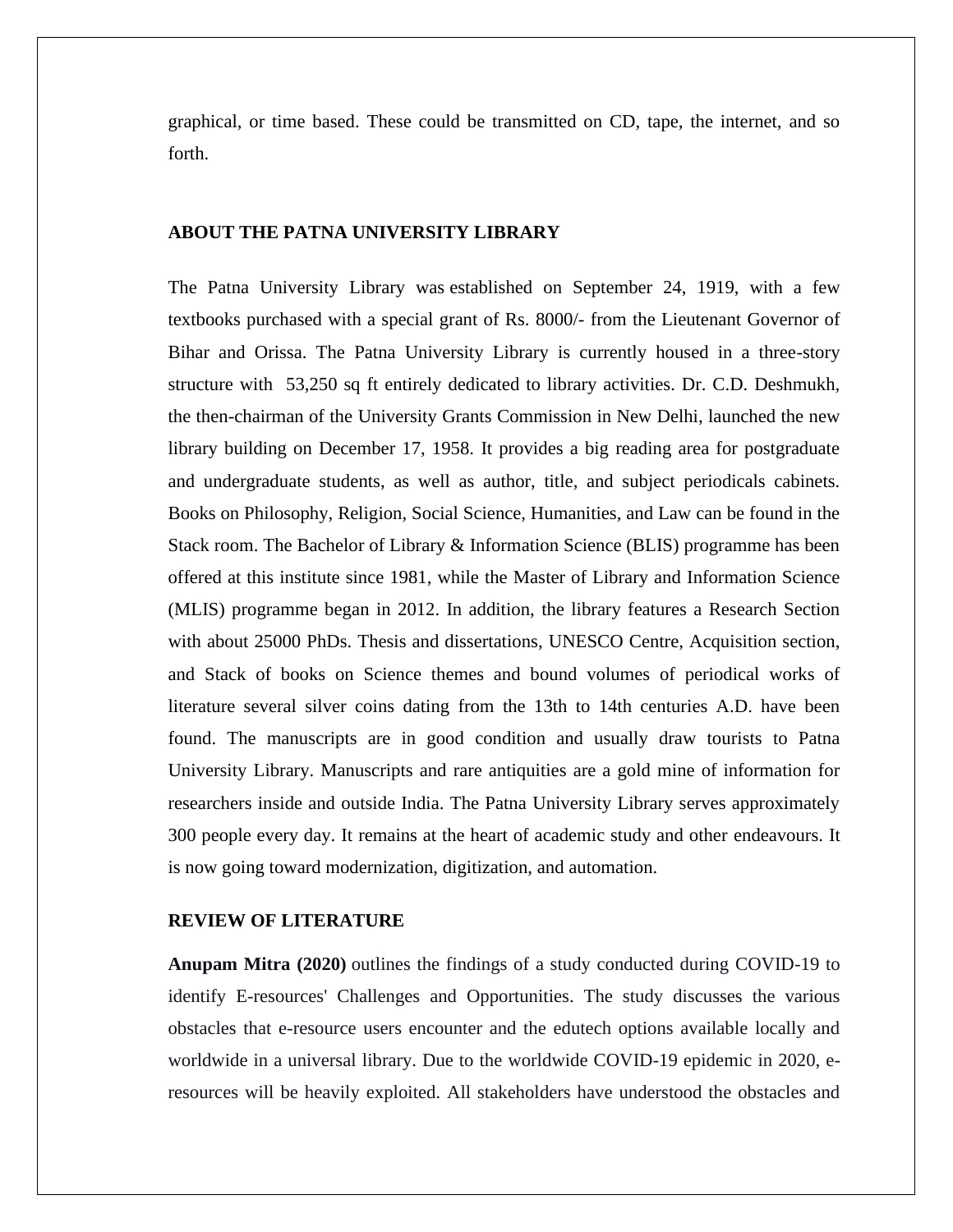promising future potential accessible in this subject in e-resources. Users will have to cope with the new growing digital world and devise the best possible ways and methods for managing these resources efficiently and effectively for enhanced availability and accessibility, providing convenient and comfortable use while overcoming all obstacles.

**Saman Girakaduwa (2019)** evaluates and analyses the usage of electronic resources, services, and challenges library users face in the University of the Visual and performing arts (VPA), Sri Lanka. In light of these findings, it proposed that librarians heighten eresources and services, infrastructure facilities, user education and user awareness programs, communication skills, IT skills and knowledge. Accordingly, the library should play an active role by commencing well-planned user awareness programs and more user education programs, developing infrastructure facilities and subscribing to more e-resources.

**J.Kavithanjali (2019)** investigated the information about e-resources: their importance, types, issues and challenges: an analysis. The purpose of this research paper is to obviously and effectively divulge the extent, types, problems and difficulties of E-Resources. They were ruling over the modern digital library system, which is triumphantly holding a grip and control over library users enjoying almost absolute freedom in terms of accessibility and adaptability through the types and uses of eresources.

**Dr M. Palaniappan, C. Vinoth Kumar & S. Duraisekar (2018)** This paper clarifies the exploitation of e-resources through students at Periyar University, Salem's biosciences institution. Periyar University's survey technique for information collection. The study was limited to M.Phil. and PhD students in life-sciences colleges, and only the most pressing challenges they faced in accessing online resources were mentioned. The study's findings revealed that students are dissatisfied with the existing state of universitysponsored online services. The researchers viewed restricted computer access and sluggish data transfer speeds as essential difficulties.

**Franklin, Florence & Dzokotoe (2017)** this article is based on university libraries' awareness of and use of electronic resources. This study aimed to investigate how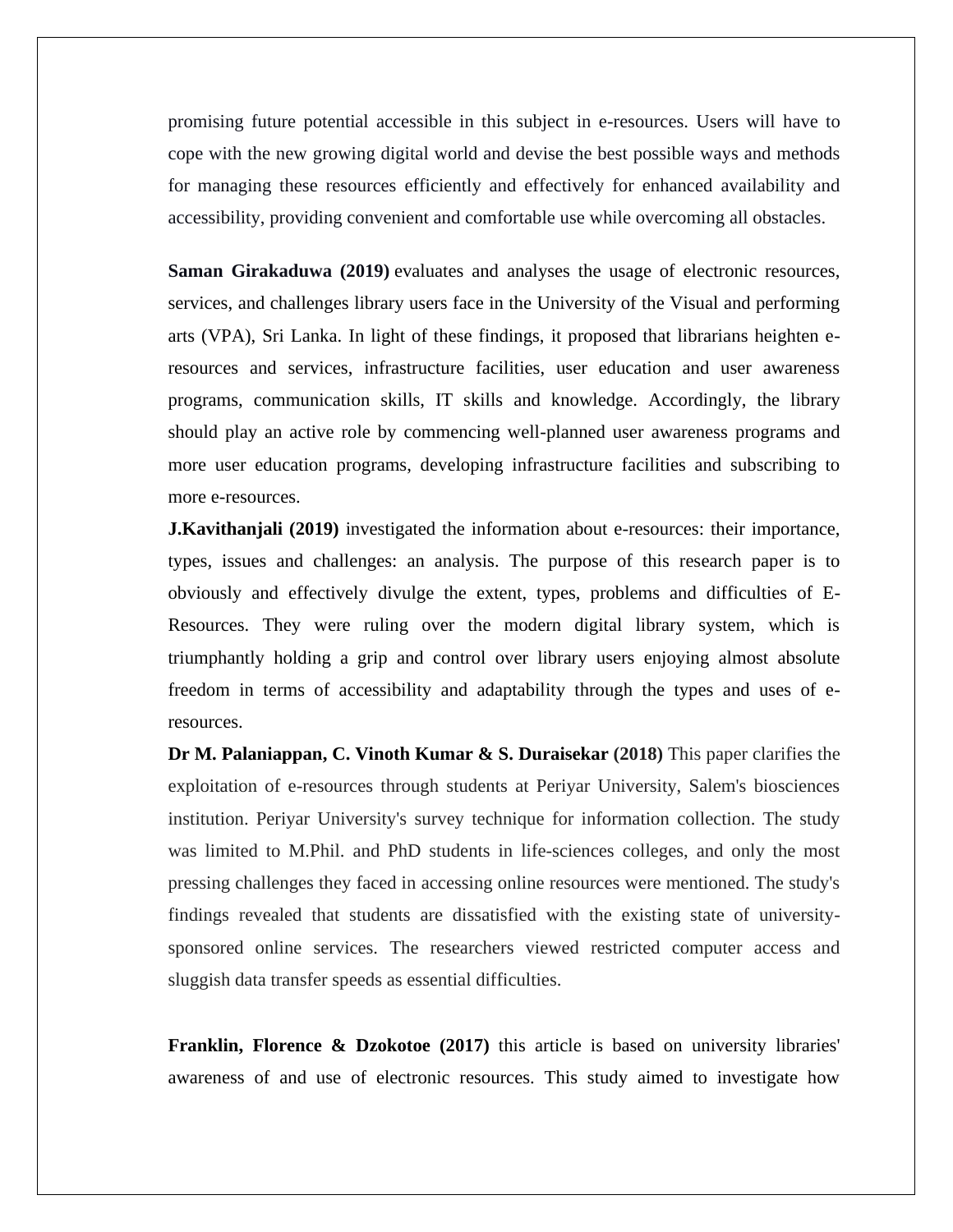teachers at Ghana's University for development studies utilized electronic resources. A survey was designed to collect primary data from 80 lecturers, then analyzed using a binary logistic regression model. According to findings, 88.8% of respondents used the library and 65 per cent were aware that e-resources were available at the library. However, this indicates that while awareness is high, usage is low. As a result, the study suggests that initiatives to improve the use of the library's e-resources should include strategies to raise user awareness, training/workshops for users and staff, and reacting to the difficulties that users and staff experience.

**Ramdas (2016)** In Parbhani, a survey of faculty members' perceptions of the usability of electronic resources was conducted. According to the study, 69.72 per cent of survey respondents use electronic resources daily. The majority of faculty members have access to electronic resources through their department. 73.39 per cent of respondents said they communicate with professionals via electronic resources to solve challenges in their subject areas or **disciplines.** Because of the widespread use of electronic resources, libraries should take the lead in developing a training programme to improve faculty information literacy abilities.

**Nirupama (2015)** the primary goal of this study is to provide the findings of an electronic resource usage survey done at Punjab University Library. A survey was conducted using a questionnaire among postgraduates and research researchers at Punjab University Library to obtain the necessary information. A whopping 75% of people responded. The majority of users know that e-resources are available to assist all of the campus's established disciplines. However, the absence of suitable infrastructure to utilize these resources is a significant challenge that users are facing. They use eresources to complete their daily tasks, such as teaching, researching, entertaining and communicating. Slow internet speed, difficulty retrieving contents, and a poorly designed webpage are some of the significant issues that the respondent has.

**H. Fakrudhin & V. Syamala (2014)** conducted a study on to use of electronic resources in select engineering college Chittoor district libraries. A survey was done using a questionnaire distributed to 150 users of the Sri Vidyaniketan and Sreenivasa Institute libraries. The majority of users (61.73 per cent) said they have access to online journals through the library. However, less than half of students (43.21 per cent) use online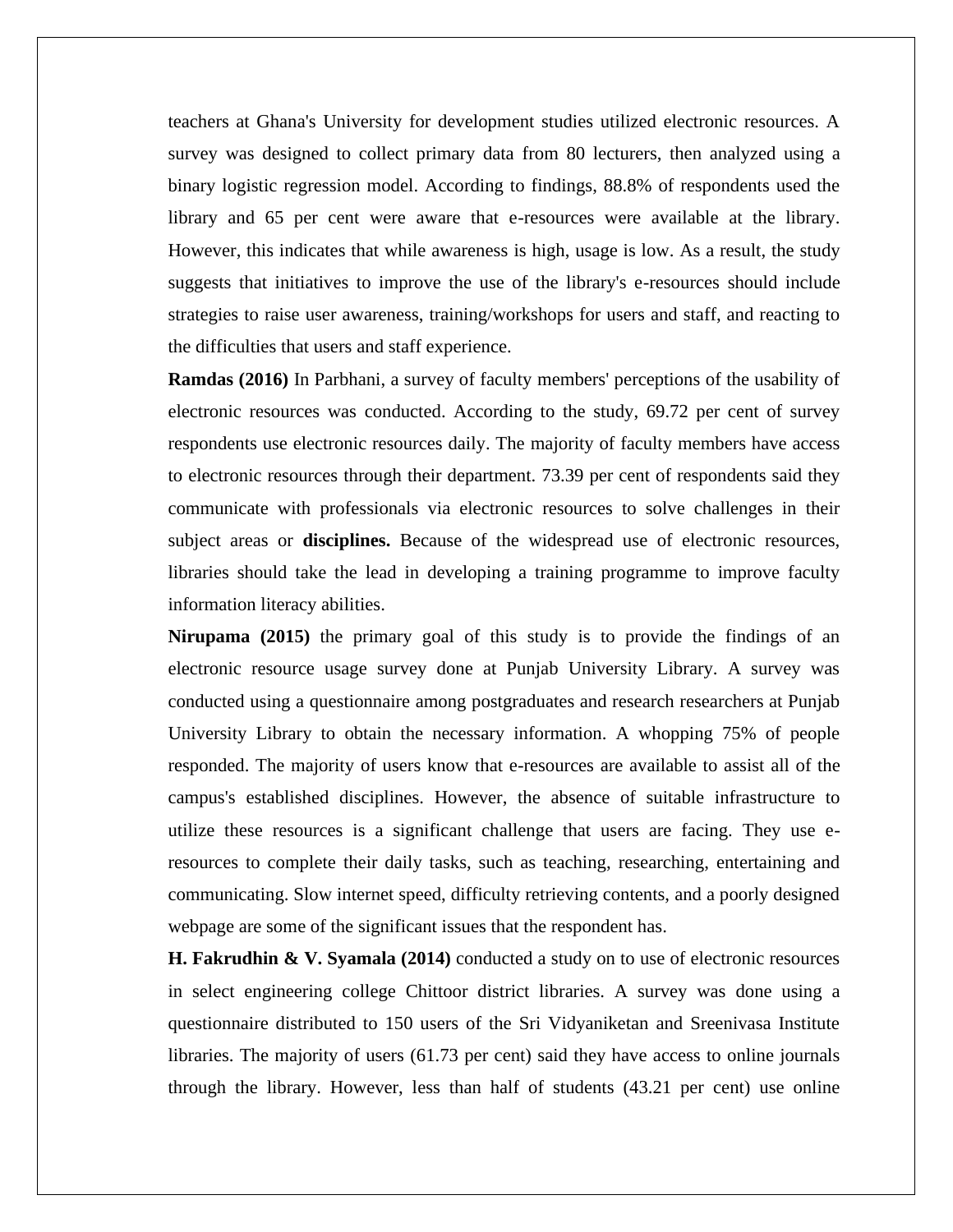journals, with 22.83 per cent reporting great satisfaction, 16.05 per cent reporting neither satisfaction nor dissatisfaction, and 17.91 per cent reporting discontentment. The main issues users experience when utilizing online journals are "no appropriate guidance for using online journals," "poor Internet access," and "insufficient numbers of computers." Numerous suggestions have been provided to promote e-resources at the Sri Vidyaniketan and Sreenivasa Institute libraries.

**Lakshmikant & Dr. Jyoti (2014)** In university libraries, ICT resources and services were investigated. They describe the importance of ICT resources to libraries in achieving their goals for information management, effective services, and the expansion of borders beyond the four walls to the globe. They provide access to books in every format and form imaginable. The introduction of digital computer improvements in telecommunications and audiovisual technologies has opened up new avenues for gathering, organizing, and sharing scientific and technological data.

#### **2. OBJECTIVE OF STUDY**

The following are the objectives of the study:-

- 1. To determine the student's age about the research.
- 2. To determine whether the students are male or female.
- 3. To learn about the educational qualifications of the research students.
- 4. To get an understanding of how to use electronic resources.
- 5. To learn about the preferred location for people to seek electronic resources.
- 6. To find out how fast the library's internet connection is.
- 7. To have a better understanding of the purpose of e-resources for users.
- 8. To determine whether users' perceptions of e-resources adequately provide needed information.

## **3.1 LIMITATIONS OF THE STUDY**

Exclusively PATNA UNIVERSITY Library and Information Science students are eligible to participate in this study, which also collected data on the usability of eresources. The analysis was conducted entirely based on the responses provided by the students.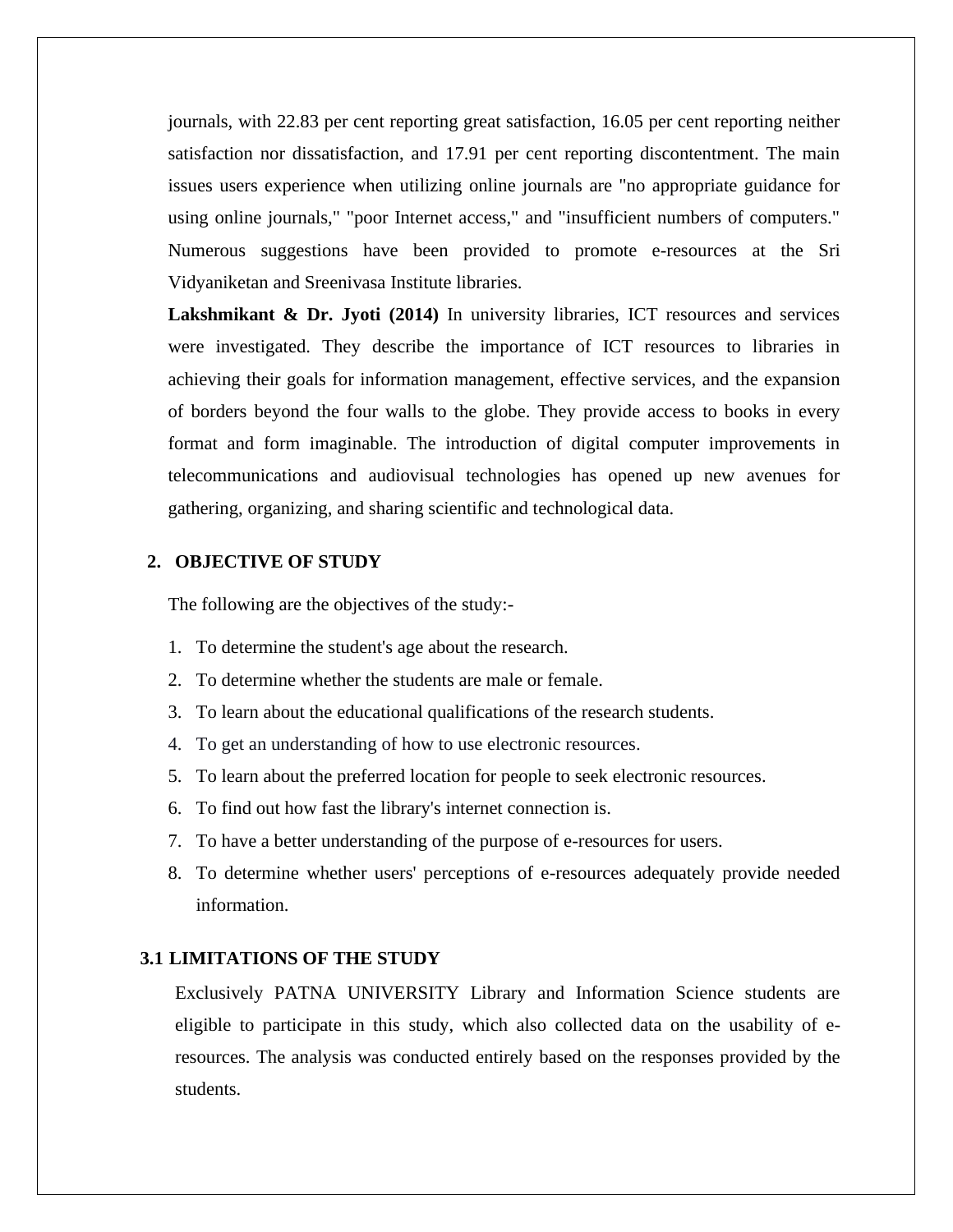#### **3. METHODOLOGY**

To explore the "Usability of E-Resources among Library and Information Science Students at Patna University" PATNA, BIHAR: A study", A survey was carried out using questionnaires. The research scholar picked up the completed questionnaires in person.

## **4.1 SAMPLING TECHNIQUES**

Students in the Library and Information Science field at Patna University were handpicked for this study. As a result, 90 individual questionnaires were distributed. Seventytwo questionnaires were received from respondents, with the remaining 18 questionnaires being rejected due to incompleteness or the respondent's inability to complete the questionnaire.

| S.NO | STUDENTS OF NO.OF |                              | NO.OF               |
|------|-------------------|------------------------------|---------------------|
|      |                   | LIS IN PATNA   QUESTIONNAIRE | <b>QUESTIONNAIR</b> |
|      | <b>UNIVERSITY</b> | <b>DISTRIBUTED</b>           | <b>E RECEIVED</b>   |
|      | <b>MLIS</b>       | 45                           | 38(52.77%)          |
|      | <b>BLIS</b>       | 45                           | 34 (47.22%)         |
|      | <b>TOTAL</b>      | 90                           | 72 (100%)           |

#### TABLE.1 CLASSE WISE DISTRIBUTION OF RESPONDENTS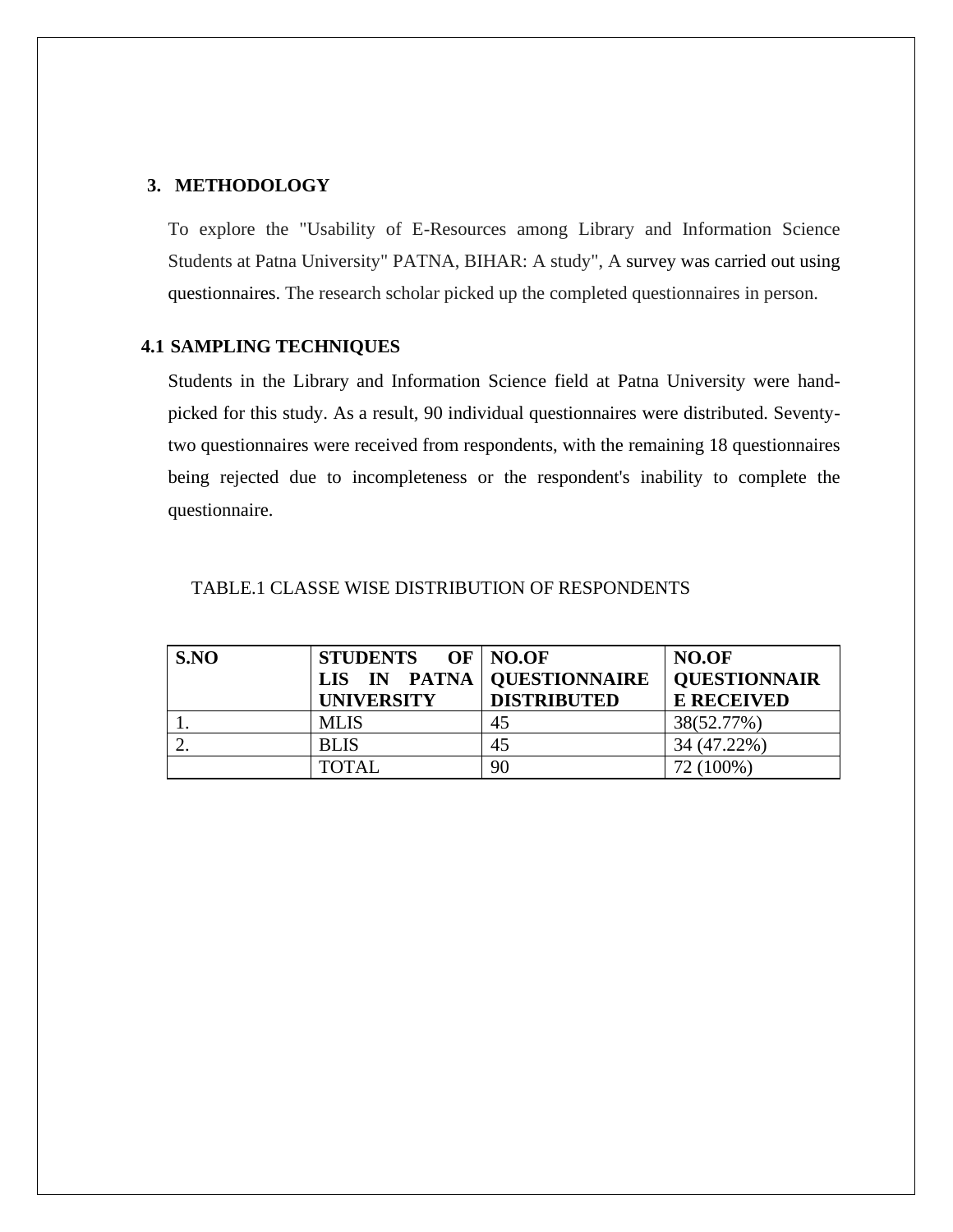

## **4. DATA ANALYSIS**

TABLE.2 Gender and Class wise Distribution of Respondents

| S.NO           | <b>CLASSES</b> | NO.OF<br><b>RESPONDENTS</b> |               | <b>TOTAL</b> |
|----------------|----------------|-----------------------------|---------------|--------------|
|                |                | <b>MALE</b>                 | <b>FEMALE</b> |              |
|                | <b>MLIS</b>    | 22                          | 16            | 38 (52.77%)  |
|                |                | (57.89%)                    | $(42.10\%)$   |              |
| $\overline{2}$ | <b>BLIS</b>    | 20                          | 14            | 34 (47.22%)  |
|                |                | (58.83%)                    | (41.17%)      |              |
| <b>TOTAL</b>   |                | 42                          | 30            | 72 (100%)    |
|                |                |                             |               |              |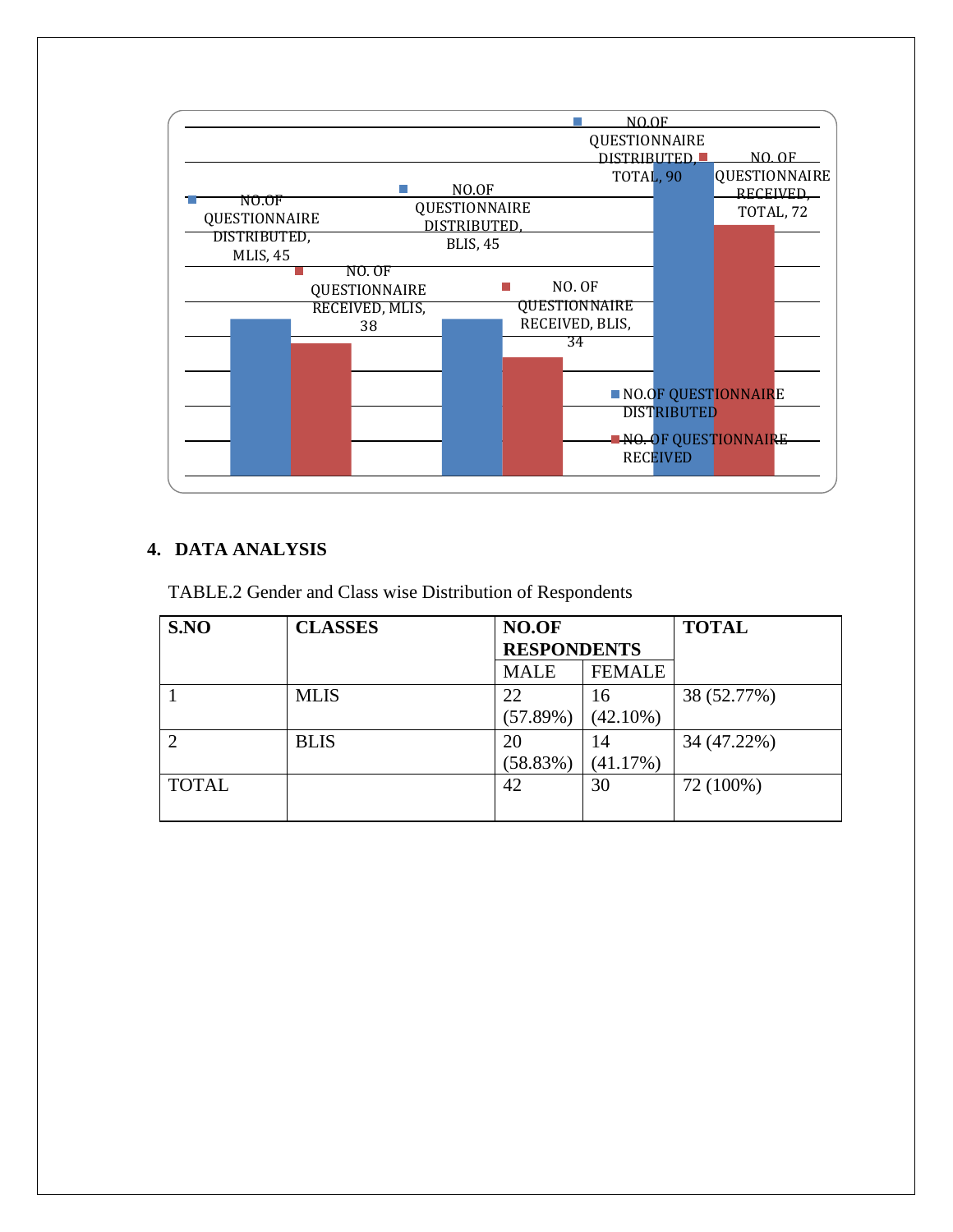

**Figure 2 showing Gender and Classes wise Distribution of Respondents**

## **INTERPRETATION**

Table 2 shows the gender and classes wise respondents. Among 42 male respondents, 22 (57.89%) respondents belong to MLIS (Master in library and information science), and 20 (58.83%) respondents belong to BLIS (Bachelor in Library and Information Science). Among 30 female respondents, 16 (42.10%) respondents belong to MLIS (Master in library and information science), and 14 (41.17%)belong to BLIS (Bachelor in Library and Information Science).

## **Maximum age group using of electronic resources**

The details of the age group of students are presented in Table 3.

| SNO          | <b>AGE GROUP</b> | OF<br>AGE<br><b>GROUP</b> |
|--------------|------------------|---------------------------|
|              |                  | STUDENTS USING<br>$E-$    |
|              |                  | <b>RESOURCES</b>          |
|              | $20 - 25$        | $36(50.00\%)$             |
|              | $26 - 30$        | $24(33.33\%)$             |
|              | $31 - 35$        | $12(16.66\%)$             |
| <b>TOTAL</b> |                  | $72(100.00\%)$            |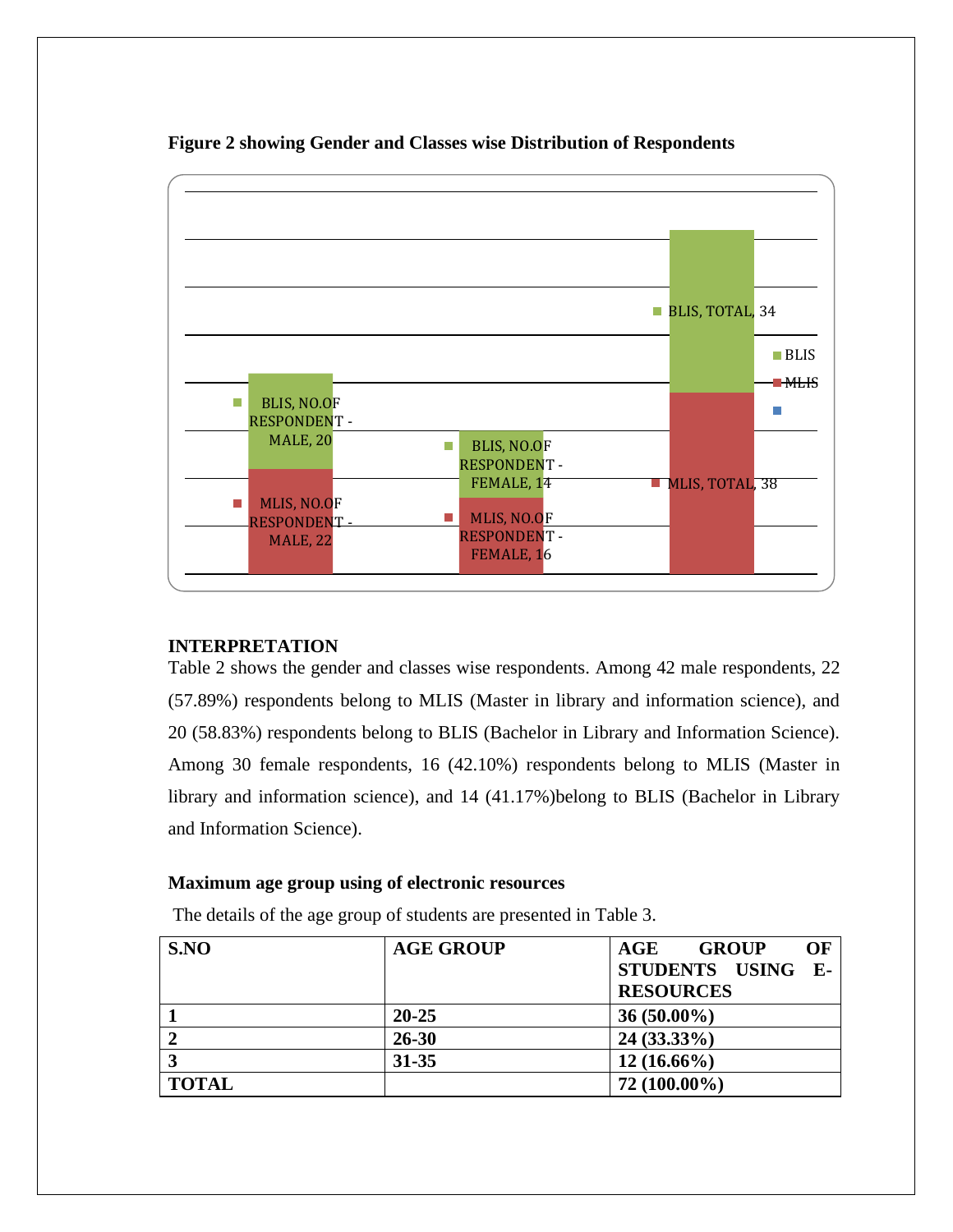

#### **INTERPRETATION**

It can be observed from Table 3 that most of the student's age group is 20-25 (50.00%) number of total student's age group is 36 maximum using the e-resources. 26-30 age group only 24(33.3%) students using e-resources. Minimum age group using e-resources 31-35 number of students only 12 (16.66%).

### **KNOWLEDGE AMONG STUDENTS OF E-RESOURCES**

Table 4 shows knowledge among students of e-resources.

| <b>RESPONSE</b> | <b>RESPONSE RECEIVED</b> | PERCENTAGE   |
|-----------------|--------------------------|--------------|
| YES             | 65                       | 90.27<br>27% |
| NO              |                          | 09.72%       |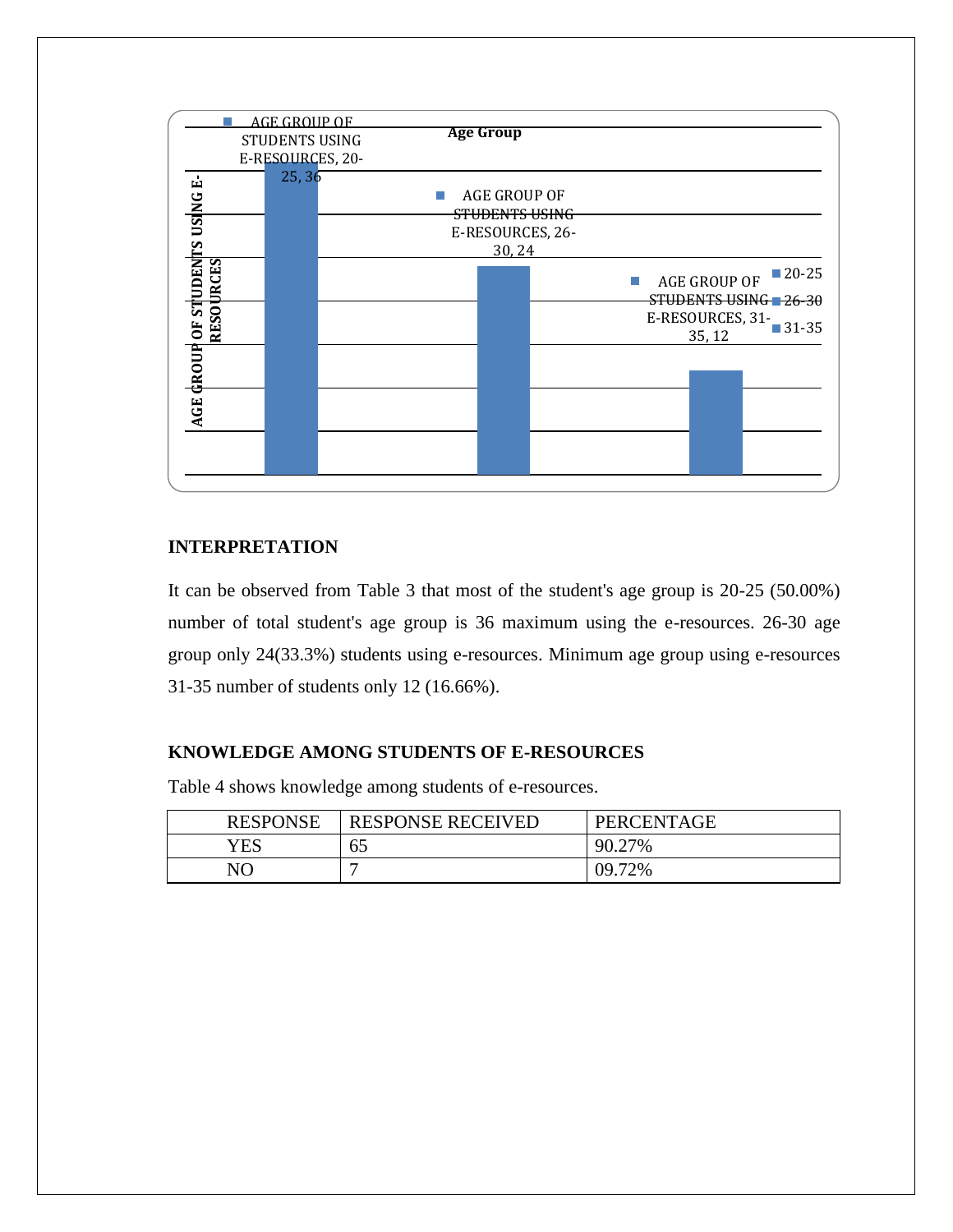

The respondents were asked to indicate their knowledge of e-resources in Table 4. It revealed that 90.27% of respondents are aware of e-resources. 09.27% of respondents do not know how to use e-resources,

## **SOURCES OF ACCESSING E-RESOURCES**

Table 5 shows the sources of accessing e-resources by students

| <b>Sources</b> | <b>Response received</b> | percentage |
|----------------|--------------------------|------------|
| <b>Mobile</b>  | 32                       | 44.44%     |
| Laptop         | 21                       | 29.16%     |
| Café           | 15                       | 20.83%     |
| Etc            |                          | $05.55\%$  |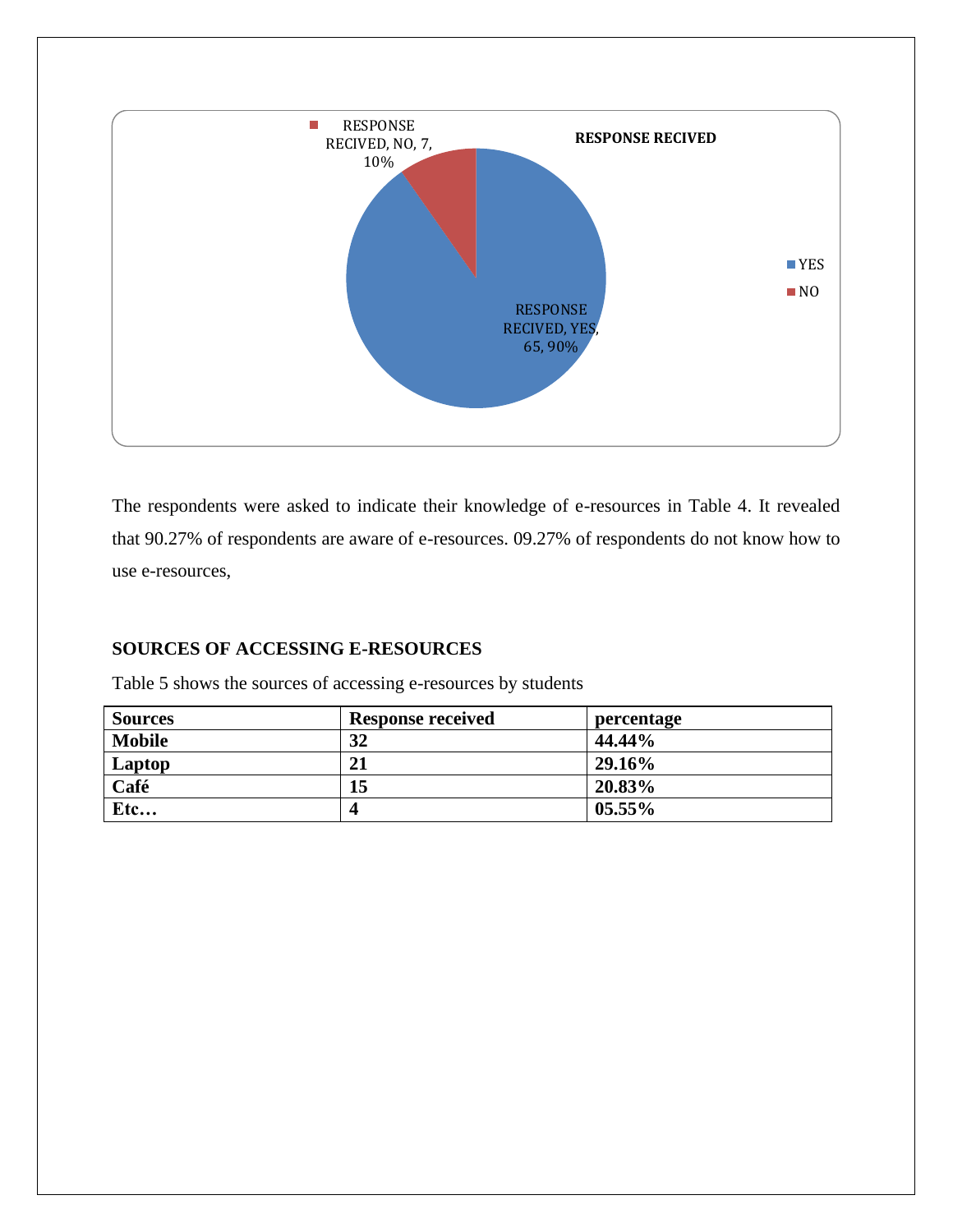

The analysis is shown in table 5 about the sources of accessing e-resources. Only 44.44% of respondents found using mobile for accessing e-resources, by laptop 29.16%, by café 20.83% and other sources using for accessing e-resources 05.55%.

## **Place prefer to search electronic resources.**

Table 6 shows the student's data which they prefer to search electronic resources.

| SNO | <b>PLACE</b>     | <b>RESPONDENTS</b><br><b>RECEIVED</b> | <b>PERCENTAGE</b> |
|-----|------------------|---------------------------------------|-------------------|
|     | <b>LIBRARY</b>   | 20                                    | 27.77%            |
|     | <b>HOME</b>      | 36                                    | 44.44%            |
|     | <b>CYBERCAFE</b> |                                       | 09.72%            |
|     | <b>HOSTEL</b>    |                                       | 12.5%             |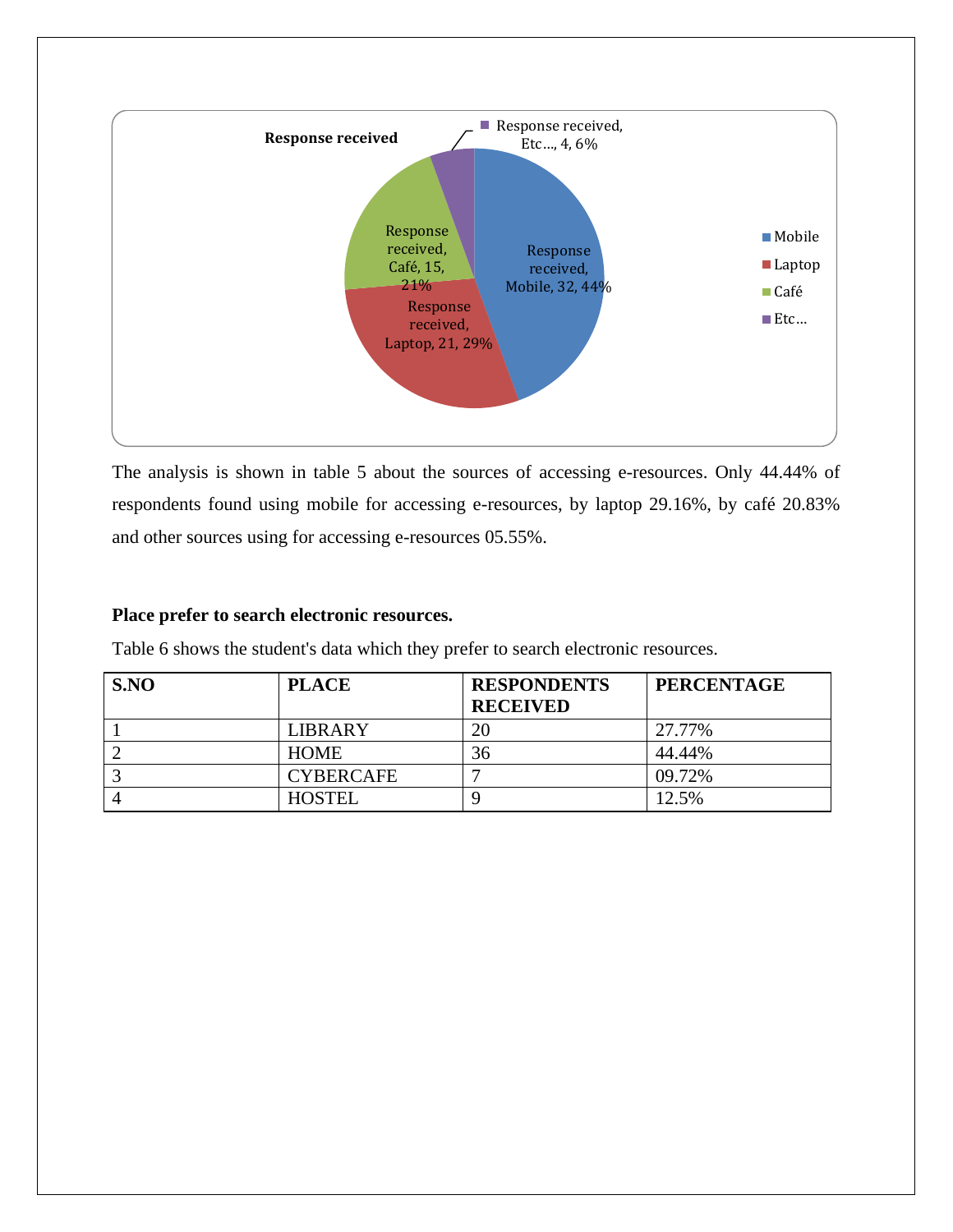

The analysis is shown in Table 6 about the students who prefer to search for electronic resources. It is evident that 44.44% of respondents `Home' search e-resources, 27.77% `Library' prefer to search e-resources, 12.5% `Hostel' prefer to search e-resources, and 09.72% `Cyber' prefer to search e-resources.

## **SPEED OF INTERNET IS ADEQUATE TO ACCESS E-RESOURCES IN LIBRARY**

Table 7 shows the speed of the internet in library adequate for access to e-resources.

| <b>RESPONSE</b> | <b>RESPONSE RECEIVED</b> | <b>PERCENTAGE</b> |
|-----------------|--------------------------|-------------------|
| <b>YES</b>      | 56                       | 77%               |
| N <sub>C</sub>  | 10                       | 22.22%            |

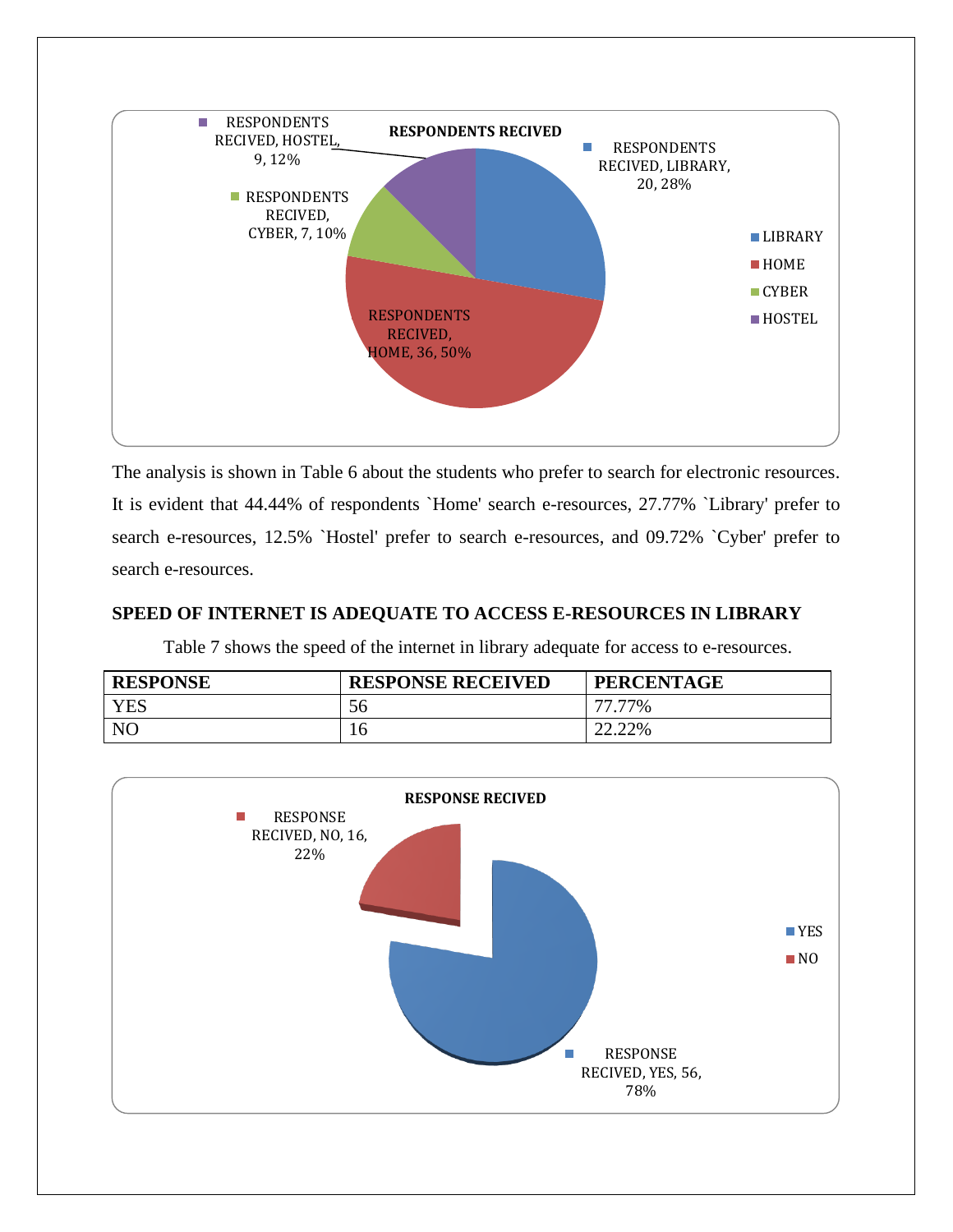Table 7 gives the information about library speed of internet is adequate for accessing electronic resources 77.77% giving respondents the library fair access e-resources and 22.22% not satisfied speed of internet in the library.

## **PURPOSES OF USING ELECTRONIC RESOURCES**

Table 8 shows the purposes of using e-resources

| <b>PURPOSE</b>               | <b>RESPONSE RECEIVED</b> | PERCENTAGE |
|------------------------------|--------------------------|------------|
| To prepare presentation      | 14                       | 19.44%     |
| Tocompose                    | 32                       | 44.44%     |
| assignment/study note        |                          |            |
| To prepare a journal article | 08                       | 11.11%     |
| other                        | 18                       | 25.00%     |



purposes, 19.44% use e-resources for preparing presentations and 11.11% to prepare journal articles. The respondents were asked to indicate their purpose for using e-resources. Table 8 presents the analysis of the responses. It is seen from table 8 that 44.44% use it to prepare assignments/study notes, whereas 25.00% using for other

## **ELECTRONIC RESOURCES ARE ADEQUATE IN PROVIDING DESIRED INFORMATION**

Table 9 shows the electronic resources providing the desired information

| <b>RESPONSE</b> | <b>RESPONDED RECEIVED</b> | <b>PERCENTAGE</b> |
|-----------------|---------------------------|-------------------|
| <b>YES</b>      | 60                        | 83.33%            |
| N <sub>O</sub>  | ۱ŋ<br>◢◢                  | 16.66%            |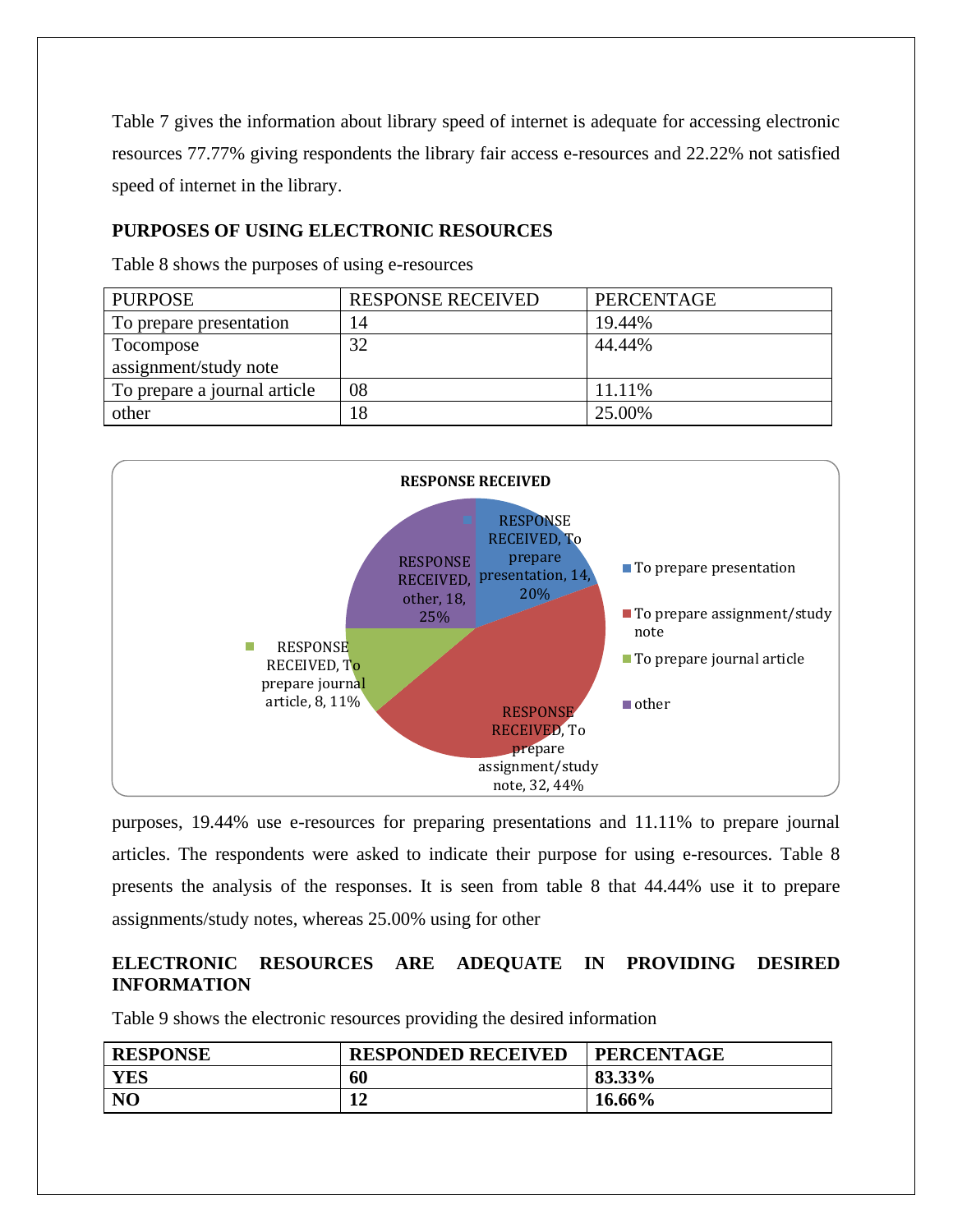

The data shows that 83.33% of respondents gave desired information to e-resources, and 16.66% did not give desired information to e-resources.

## **6. SUGGESTIONS**

To reinforce the uses and facilities for effective use of e-resources, within Patna University, a range of suggestions are thought about, such as:

• Libraries should provide advanced user training for advanced use of e-resources, as users frequently seek out a source to learn about electronic literature.

• New techniques such as controlled vocabulary and advanced search methods, which can make electronic search methods much faster and easier, should be brought to the attention of eresources users.

• The institution should implement new procedures to provide adequate funding for e-resource subscriptions.

• In addition, adequate efforts should be made to address all of the difficulties raised by users while obtaining sufficient data. They're dealing with issues such as 'lack of IT data and skills to efficiently use services,' 'too much data is obtained 'and' restricted access to computer.' To combat the problem, the number of terminals and printers will be increased, and the library will conduct data achievement coaching programmes.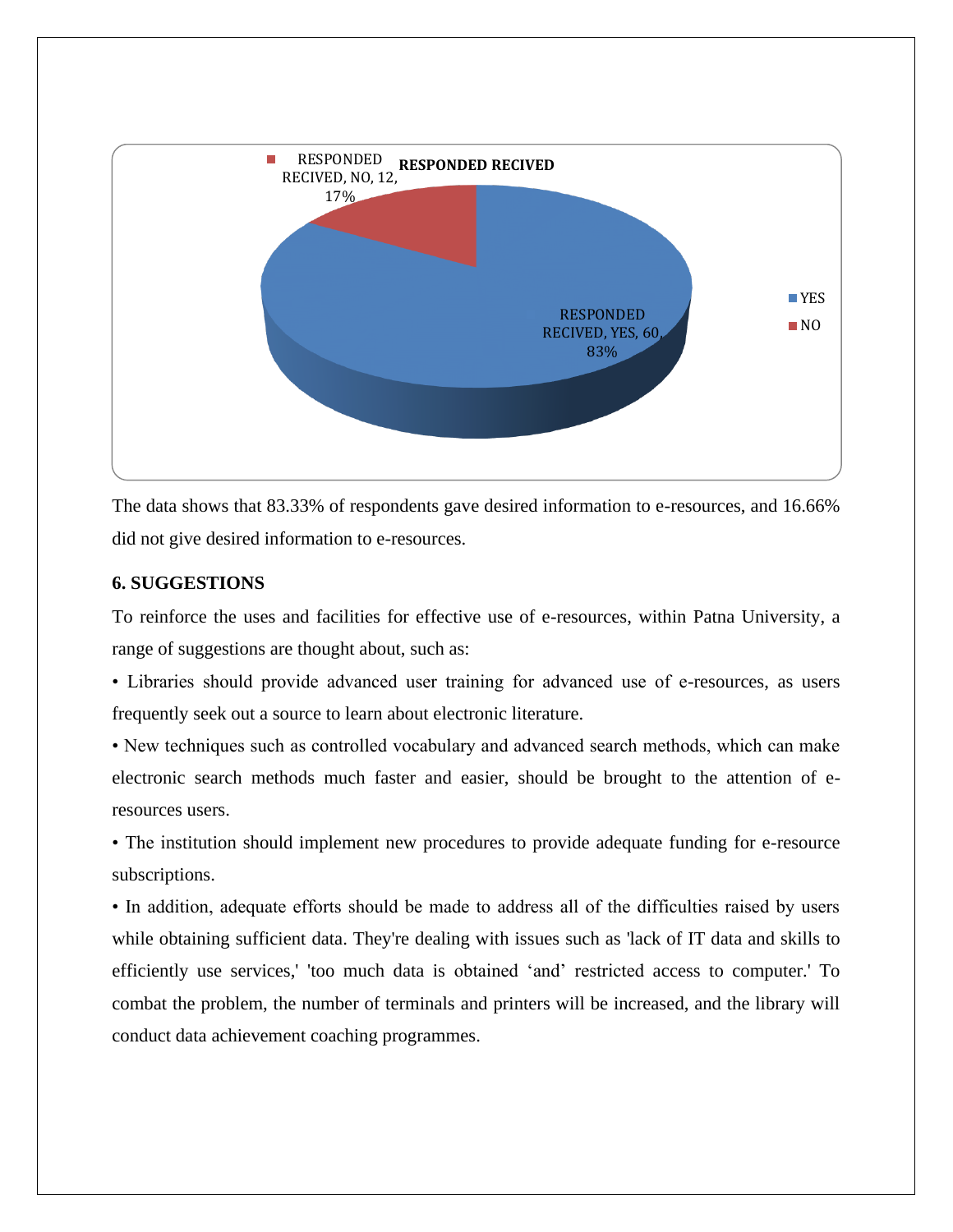If such suggestions are considered and implemented swiftly, the situation regarding electronic resources data at Patna University will significantly improve.

## **6.2 CONCLUSION**

This study has found that library users are less satisfied with their e-resources provided by the University. Few recommendations have been given to improve the e-resources factors like digitization, automation, internet services etc. Department of Library and Information Science of the University should take the appropriate steps to make LIS curriculum more practical oriented rather than theoretical so that the students would get more information on their needs. Library professionals should take a keen interest in acquiring the desirable ICT skills and knowledge. The study also reveals that the absence of proper infrastructure facilities to harness these resources is a major drawback mentioned by the users. Hence, every department apart from Library and Information Science in all the Universities should work on the e-resources infrastructural facility to disseminate the information to the users, especially during situations like a pandemic.